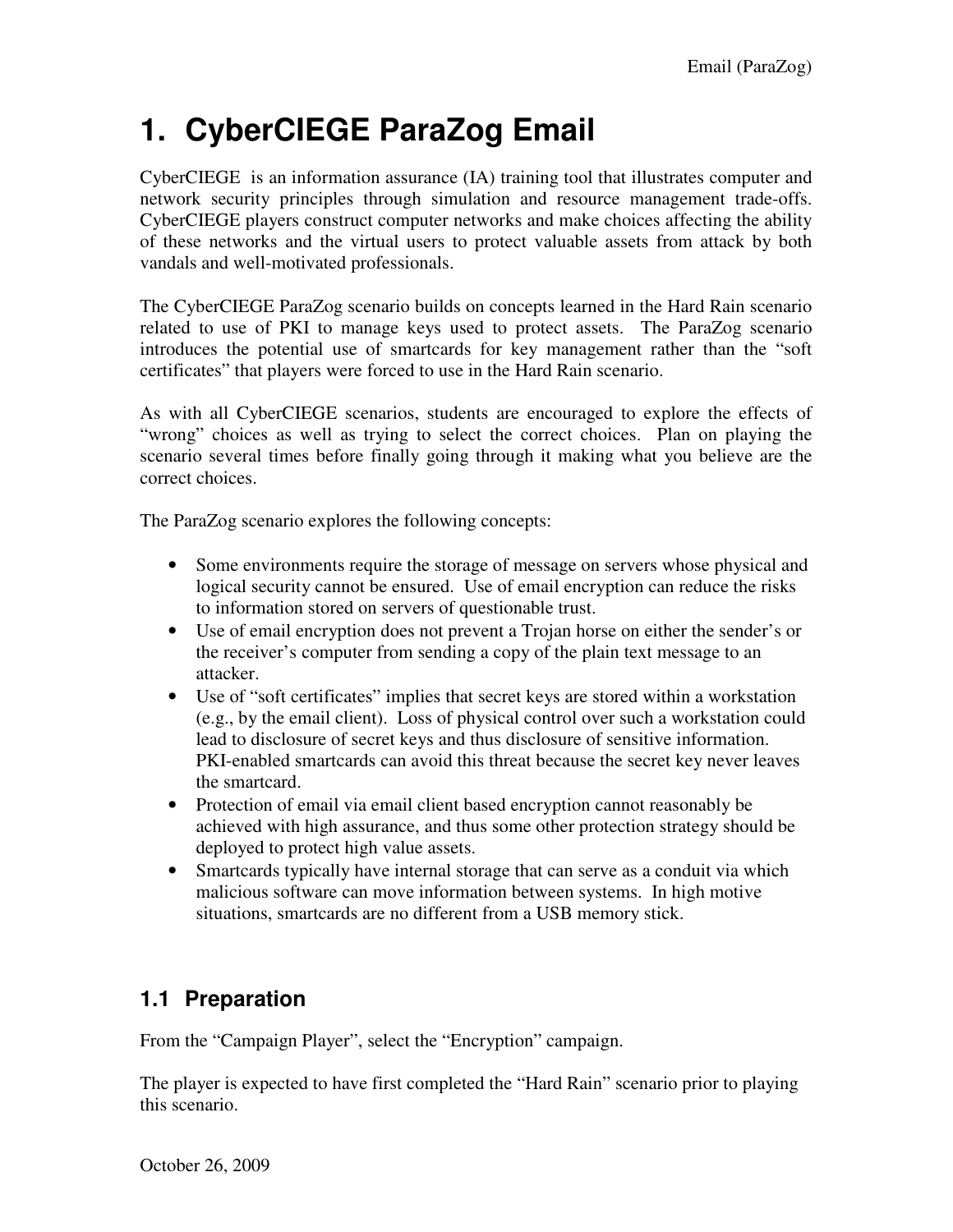Select the "ParaZog" scenario from the scenario list. Then click the "Play" button.

Read the briefing and the objectives screens, and explore the encyclopedia (via the "F1" key). As you play the scenario, remember you can save the game at any time and come back to that state later. Also, the game automatically saves your state at each transition to a new phase.

#### **1.2 Play**

You've played enough to know what to do. Watch your objectives and user goals. This scenario requires that you check the Attack Log (whenever that button turns red.

## **1.3 Clean Up**

Exit the scenario by clicking the **Quit** button in the GAME screen.

Collect the game logs into a zipped folder by clicking the "**Advanced**" menu button and selecting "**Collect Logs**". Feel free to provide comments on the game within the provided space. Enter your NPS User ID as the user name in the field. Then click "**OK**" to create the zipped file on the desktop.

If you are running the exercise in the NPS Lab:

- copy the logCollection.zip file from the VM's desktop

 - Minimize the VM (click on the "\_" in the grey bar at the top of the screen)

- paste it into the workstation host's desktop "CyberCIEGE-Logs" folder.

- if prompted to overwrite the file, click **Yes**.

If you are running the exercise outside of the NPS Lab:

 - please email the logCollection.zip file to CyberCIEGELogs@nps.edu.

Click on the minimized VMware Workstation session to resume it (and press <**Ctrl**>-<**Alt**>-<**Enter**> if it doesn't return to full-screen).

Click the **CLOSE** button to exit CyberCIEGE.

Shutdown or suspend the VM and logoff the workstation if you are finished in the lab.